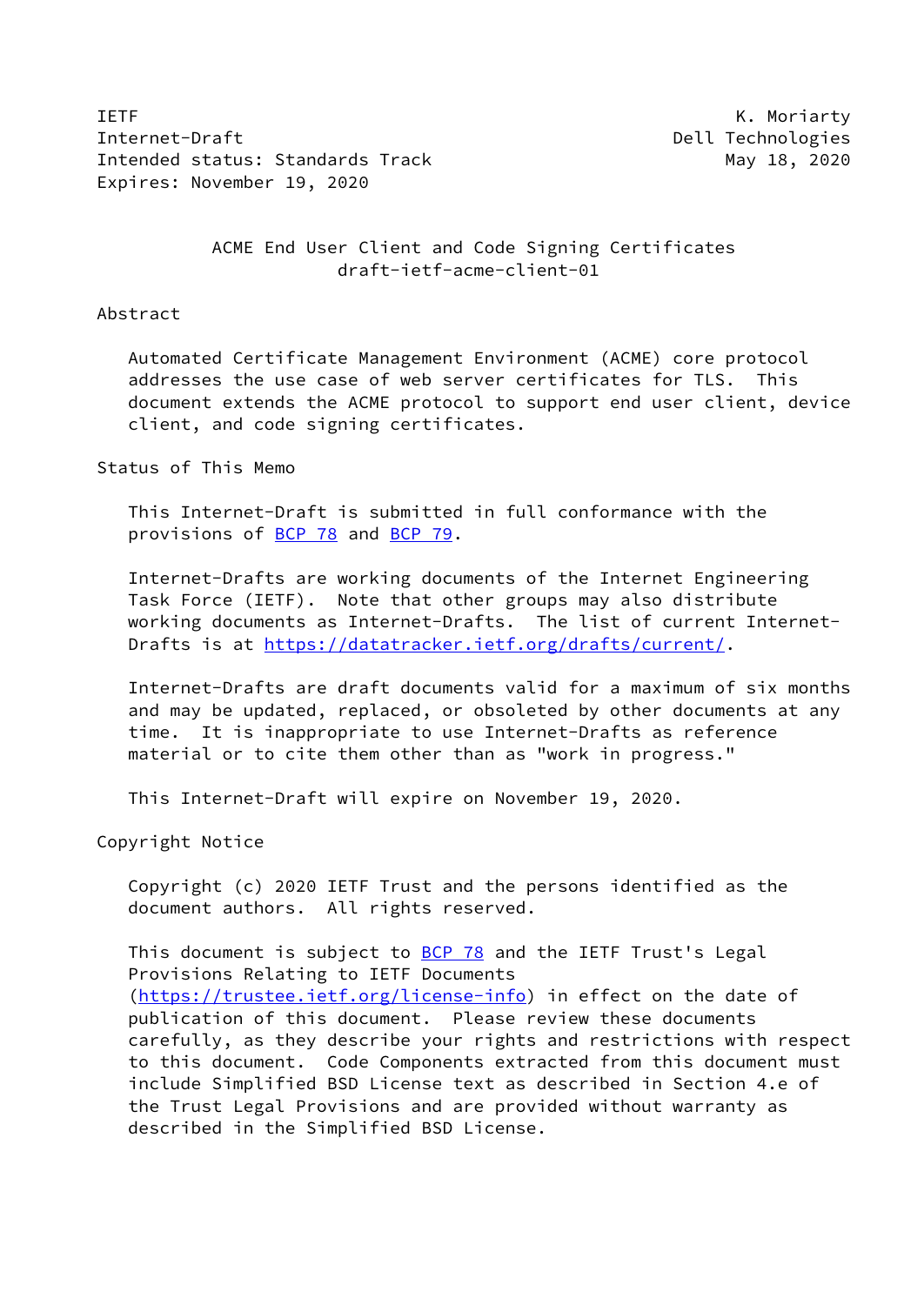### <span id="page-1-1"></span>Internet-Draft [draft-ietf-acme-client-01](https://datatracker.ietf.org/doc/pdf/draft-ietf-acme-client-01) May 2020

# Table of Contents

| $\mathbf{\underline{1}}$ .                      | $\overline{2}$  |
|-------------------------------------------------|-----------------|
| Identity Proofing for Client Certificates<br>2. | $\overline{2}$  |
| End User Client Certificates<br>3.              | $\overline{3}$  |
| CodeSigning Certificates<br>$\overline{4}$ .    | $\overline{5}$  |
| $\overline{5}$ .                                | $\underline{8}$ |
| 6.                                              | $\underline{8}$ |
| $6.1$ . One Time Password (OTP)                 | $\underline{8}$ |
| $6.1.1$ . HMAC-Based One-Time Password (HOTP)   | 9               |
| $6.1.2$ . Time-Based One-Time Password (TOTP)   | 9               |
| $6.1.3$ . Generic One Time Password (OTP)       | 10              |
| $6.2$ . Public Key Cryptography                 | 10              |
| 6.3. WebAuthn or Public/Private Key Pairs       | 11              |
| <u>7</u> .                                      | 12              |
| 8.                                              | 12              |
| 9.                                              | 12              |
|                                                 | 12              |
| Normative References<br>10.1.                   | 12              |
| Informative References<br>10.2.                 | 13              |
|                                                 | 13              |
| Appendix A.                                     | 14              |
|                                                 | 14              |
| Author's Address                                | 14              |
|                                                 |                 |

### <span id="page-1-0"></span>[1](#page-1-0). Introduction

ACME [\[RFC8555](https://datatracker.ietf.org/doc/pdf/rfc8555)] is a mechanism for automating certificate management on the Internet. It enables administrative entities to prove effective control over resources like domain names, and automates the process of generating and issuing certificates.

 The core ACME protocol defined challenge types specific to web server certificates with the possibility to create extensions, or additional challenge types for other use cases and certificate types. Client certificates, such as end user and code signing may also benefit from automated management to ease the deployment and maintenance of these certificate types, thus the definition of this extension defining challenge types specific to that usage.

<span id="page-1-2"></span>[2](#page-1-2). Identity Proofing for Client Certificates

As with the TLS certificates defined in the core ACME document <xref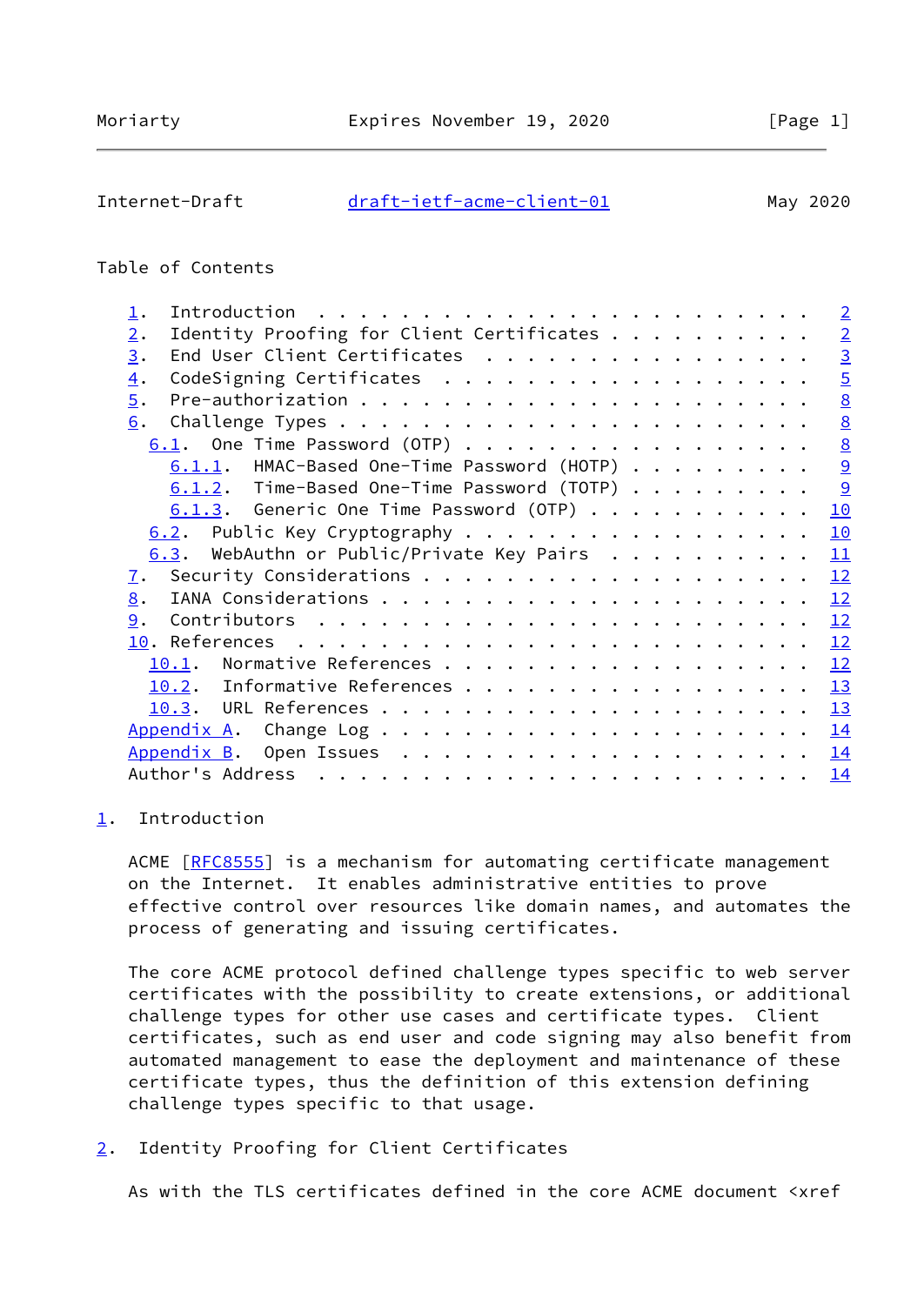target=["RFC8555](https://datatracker.ietf.org/doc/pdf/rfc8555)"/>, identity proofing for ACME issued end user client, device client, and code signing certificates is a separate process outside of the automation of ACME. Identity proofing may be an out-of-band process, if needed, and for this draft is likely tied to the credentials used for the defined challenge types.

Moriarty **Expires November 19, 2020** [Page 2]

<span id="page-2-1"></span>

Internet-Draft [draft-ietf-acme-client-01](https://datatracker.ietf.org/doc/pdf/draft-ietf-acme-client-01) May 2020

 Identity proofing for these certificate types present some challenges for process automation. NIST SP 800-63 r3 [[NIST800-63r3\]](#page-14-3) serves as guidance for identity proofing further detailed in NIST SP 800-63A [\[NIST800-63A](#page-13-3)] that may occur prior to the ability to automate certificate management via ACME or may obviate the need for it weighing end user privacy as a higher concern and allowing for credential issuance to be decoupled from identity proofing (IAL1). Using this guidance, a CA might select from the identity proofing levels to assert claims on the issued certificates as described in NIST SP 800-63 r3 [[NIST800-63r3\]](#page-14-3).

 The certificate issuing CA may make this choice by certificate type issued. Once identity proofing has been performed, in cases where this is part of the process, and certificates have been issued, NIST SP 800-63 r3 [\[NIST800-63r3](#page-14-3)] includes recommendations for authentication or in the context of ACME, management of issuance for subsequent client, device, or code-signing certificates:

 If federations and assertions are used for authorizing certificate issuance, NIST SP 800-63 C [[NIST800-63C\]](#page-13-4) may be referenced for guidance on levels of assurance.

 Existing PKI certification authorities (CAs) tend to use a set of ad hoc protocols for certificate issuance and identity verification. For each certificate usage type, a basic process will be described to obtain an initial certificate and for the certificate renewal process. If higher assurance levels are desired, the guidance from NIST SP 800-63 r3 [[NIST800-63r3\]](#page-14-3) may be useful and out-of-band identity proofing options are possible options for pre-authorization challenges or notifications.

<span id="page-2-0"></span>[3](#page-2-0). End User Client Certificates

 A client certificate used to authenticate an end user may be used for mutual authentication in TLS, EAP-TLS, or messaging. The client certificate in this case may be stored in a browser, PKCS-#11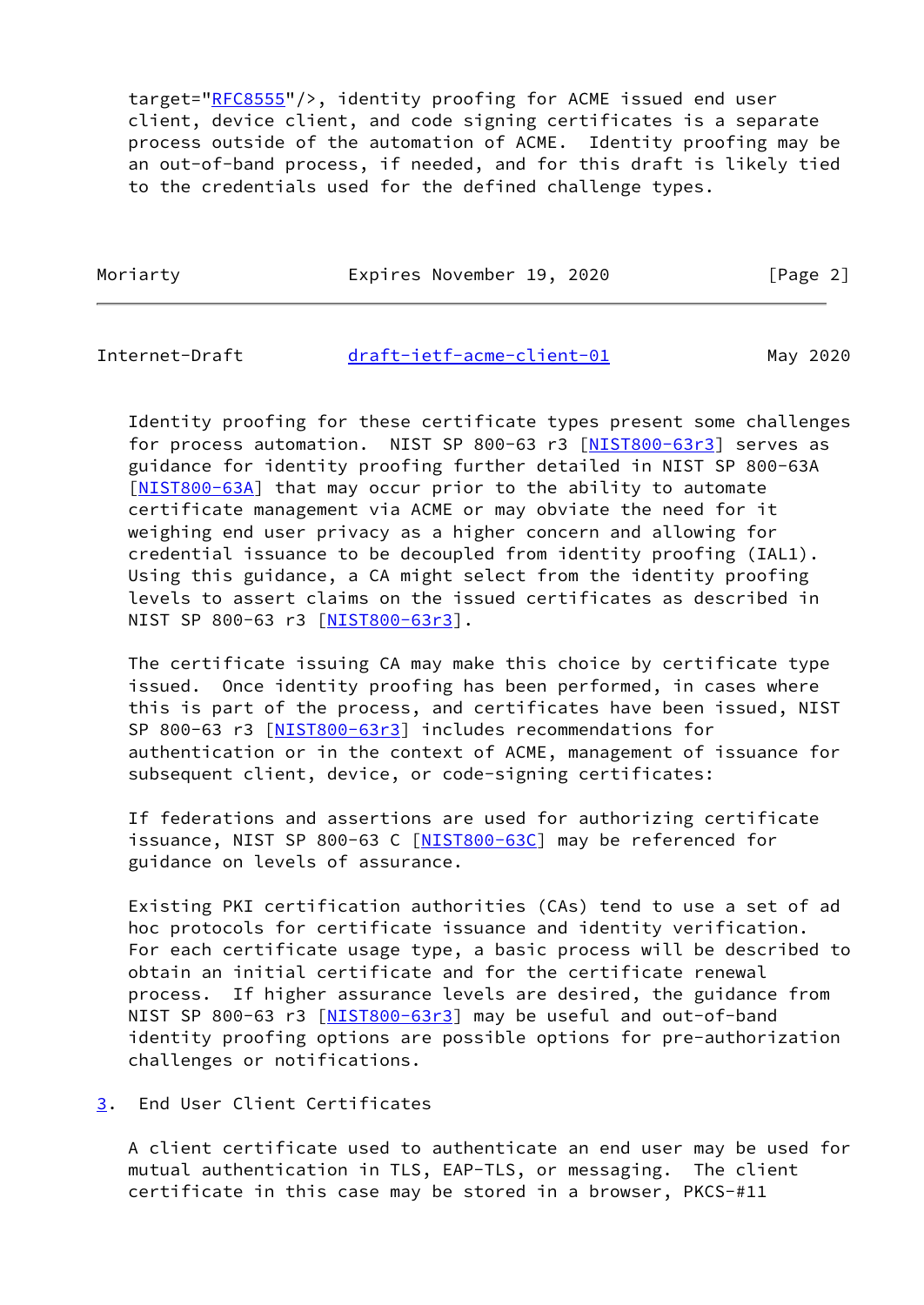container, KMIP (possible, but just code signing and device client certificates in practice), or another key container. To obtain an end user client certificate, there are several possibilities to automate authentication of an identity credential intended to be tied to an end user.

 [We need to determine if it is important in ACME to define an automated method that tests the identity or the user or to just have consistent credentials for the authentication challenges. The credentials may be distributed through an out-of-band method that involves identity proofing.]

| Moriarty | Expires November 19, 2020 |  | [Page 3] |
|----------|---------------------------|--|----------|
|----------|---------------------------|--|----------|

Internet-Draft [draft-ietf-acme-client-01](https://datatracker.ietf.org/doc/pdf/draft-ietf-acme-client-01) May 2020

 [Several authentication options with identity proofing are intentionally provided for review and discussion by the ACME working group.]

 A trusted federated service that ties the user to an email address with a reputation of the user attached to the email may be possible. One such example might be the use of a JWT signed OAuth token.

 Risk based authentication used for identity proofing with red herring questions is a third option that could utilize public information on individuals to authenticate. This would be similar to the signup process used in some financial applications.

 Existing credentials - for instance, FIDO. FIDO uses a public key pair and does not perform identity proofing. FIDO authentication provides a different key pair to each service using FIDO for authentication, which are generated at the client and registered by the server. This may require using the FIDO credentials from a specific service for authentication to gain ACME issued crededentials (not advised based on how FIDO credentials are supposed to be used). Are there instances where the same provider would issue both sets of credentials? You wouldn't want to expose your FIDO credentials to a different party, that's why each service has their own. Would you set up a mechanism to get FIDO credentials to then obtain a certificate? (What use cases would this be necessary? When do you need a certificate where you already have a specific public/private key pair?) This can be defined as an auth type, but should it be?

One-time password (OTP) authentication is a secure option. In cases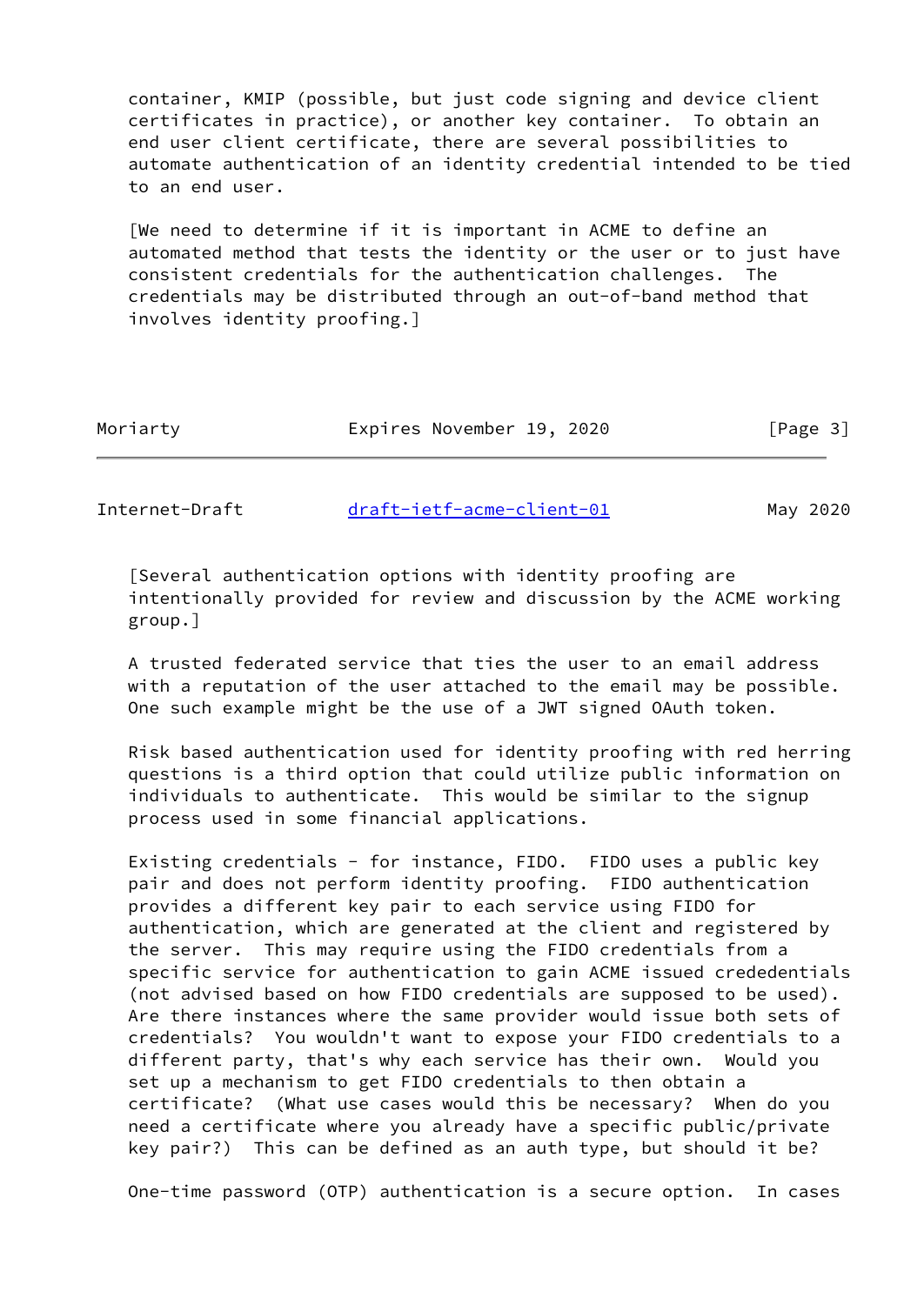where a higher assurance level is needed, OTP may be a good choice and many options exist today for OTP that could use an app on a phone for instance tied to an existing (or newly established) password. The OTP may be tied to an out-of-band process and may be associated with a username/password and other accounts.

 One consideration is to understand if the use case could just use FIDO and not create anything new (ACME client certificates). FIDO provides a mechanism to have unique public key pair based access for client authentication to web sites and they are working on non-web. Identity proofing is intentionally decoupled from authentication in this model as that is in line with NIST 800-63r3 recommendations for privacy protections of the user. The credential in this case is authenticated and would be consistent for it's use, but the identity proofing for that credential is not performed. Obviously, identity proofing is more important for some services, like financial applications where tying the user to the identity for access to financial information is important. However, is automated identity proofing important for any user certificate or should it remain

| Moriarty | Expires November 19, 2020 |  | [Page 4] |
|----------|---------------------------|--|----------|
|          |                           |  |          |

<span id="page-4-1"></span>Internet-Draft [draft-ietf-acme-client-01](https://datatracker.ietf.org/doc/pdf/draft-ietf-acme-client-01) May 2020

 decoupled where it could be automated by a service offering or is there a need for a standardized mechanism to support it for user certificates?

 Three methods for ACME client authentication, not identity proofing, are proposed in the Challenge Type Section.

<span id="page-4-0"></span>[4](#page-4-0). CodeSigning Certificates

 The process to retrieve a code signing certificate is similar to that of a web server certificate, with differences primarily in the CSR request and the resulting certificate properties. [The storage and access of a code signing certificate must be protected and is typically done through hardware, a hardware security module (HSM), which likely has a PKCS#11 interface. A code signing certificate may either be a standard one or an extended validation (EV) certificate.]

 For automation purposes, the process described in this document will follow the standard process and any out-of-band preprocessing can increase the level of the issued certificate if the CA offers such options and has additional identity proofing mechanisms (in band or out-of-band).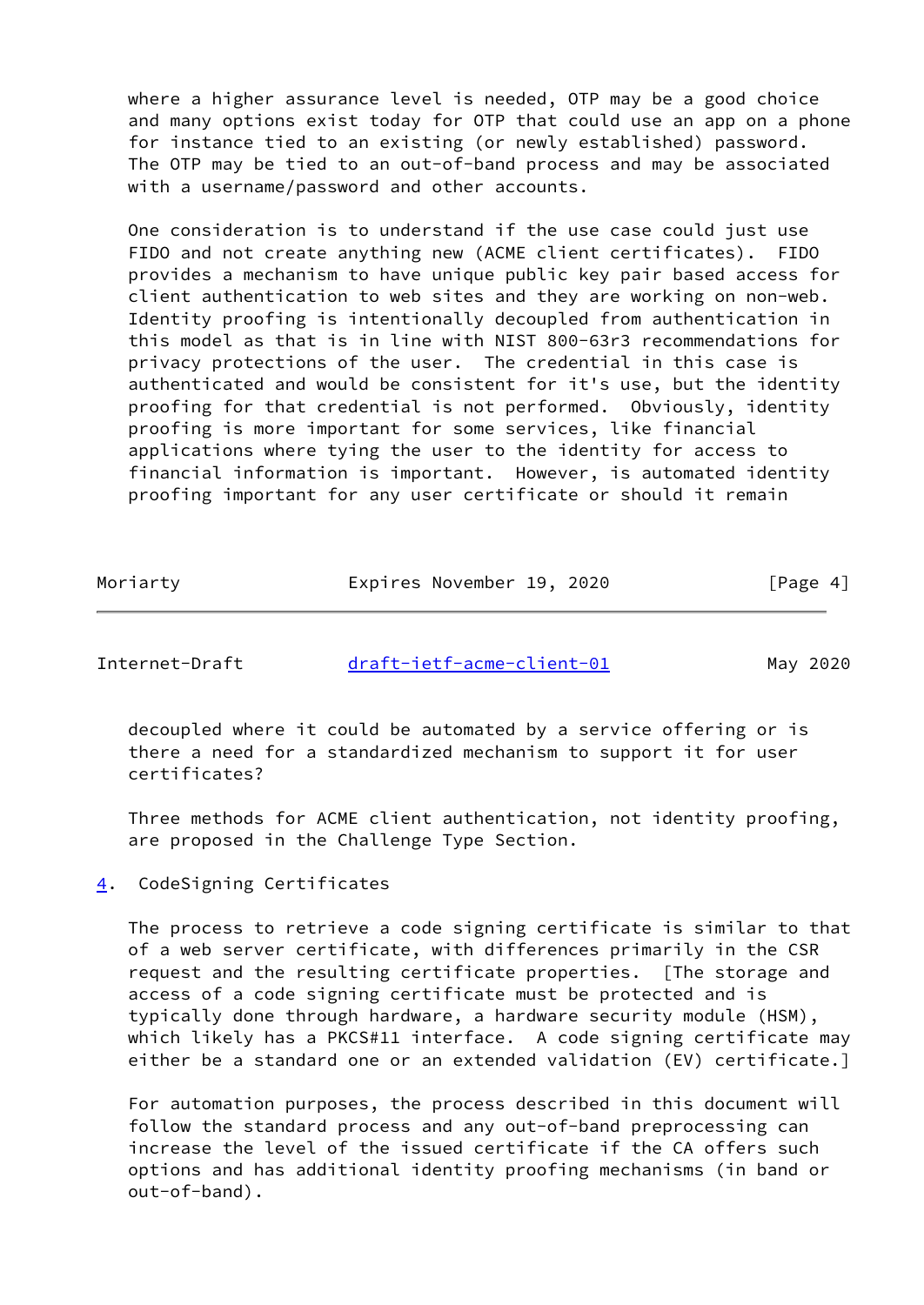Strict vetting processes are necessary for many code signing certificates to provide a high assurance on the signer. In some cases, issuance of a standard CodeSigning certificate will be appropriate and no additional "challenges" [RFC8555 [Section 8\]](#page-12-2) will be necessary. In this case, the standard option could be automated very similar to Web server certificates with the only changes being in the CSR properties. However, this may not apply to all scenarios, such as those requiring EV certificates with the possibility for required out-of-band initial authentication and identity proofing.

 EV code signing certificates have a distinct set of requirements from EV web certificates. In particular, they don't have associated domain names, nor is CAA checking done. The code signing certificate links a public key to an organization, not a domain. CAs may chose different methods to enable the use of ACME for EV code signing certificates. The intent of this work is to provide additional authentication challenge types that may enable their automation process.

 Organization validation is required for standard code signing certificates from most issuers. The CSR is used to identify the organization from the included domain name in the request. The resulting certificate, however, instead contains the organization's name and for EV certificates, other identifying information for the organization. For EV certificates, this could require that the

| Moriarty | Expires November 19, 2020 |  | [Page 5] |
|----------|---------------------------|--|----------|
|----------|---------------------------|--|----------|

| Internet-Draft | draft-ietf-acme-client-01 | May 2020 |  |
|----------------|---------------------------|----------|--|
|                |                           |          |  |

 domain is registered with the Certificate Authority provider, listed in CAA [\[RFC6844](https://datatracker.ietf.org/doc/pdf/rfc6844)], and administrators for the account are named with provided portal access for certificate issuance and management options.

 While ACME allows for the client to directly establish an account with a CA, an initial out-of-band process for this step may assist with the additional requirements for EV certificates and assurance levels typically required for code signing certificates. For standard certificates, with a recommendation for additional vetting through extended challenge options to enable ACME to establish the account directly. In cases where code signing certificates are used heavily for an organization, having the portal access replaced with ACME authenticated client access with extra challenges for authentication may be an option to automate the functionality.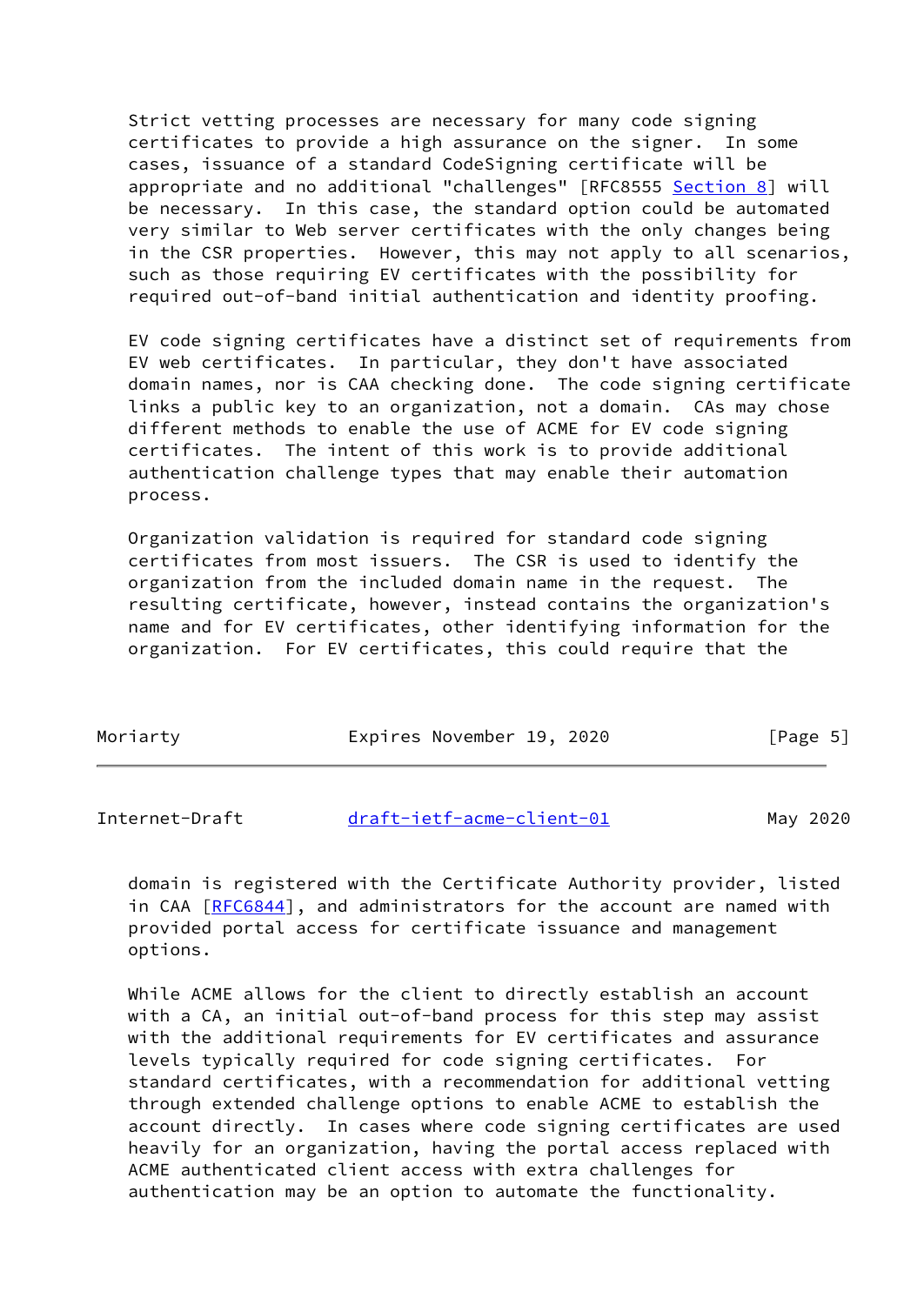[For standard certificates, is it worth defining SMS and email for the challenge? Obviously, EV needs more, so a few choices are suggested in this revision.]

To improve the vetting process, ACME's optional use of CAA [[RFC6844\]](https://datatracker.ietf.org/doc/pdf/rfc6844) with the Directory "meta" data "caaIdentities" [\(\[RFC8555\]](https://datatracker.ietf.org/doc/pdf/rfc8555#section-9.7.6)  [Section](https://datatracker.ietf.org/doc/pdf/rfc8555#section-9.7.6) 9.7.6) assists with the validation that a CA may have issue certificates for any particular domain and is RECOMMENDED for use with code signing certificates for this additional level of validation checking on issued certificates.

 CAA helps as anyone verifying a certificate used for code signing can verify that the CA used has been authorized to issue certificates for that organization. CSR requests for code signing certificates typically contain a Common Name (CN) using a domain name that is replaced with the organization name to have the expected details displayed in the resulting certificate. Since this work flow already occurs, there is a path to automation and validation via an existing ACME type, "dns".

As noted in [RFC8555,](https://datatracker.ietf.org/doc/pdf/rfc8555) "the external account binding feature (see Section 7.3.4) can allow an ACME account to use authorizations that have been granted to an external, non-ACME account. This allows ACME to address issuance scenarios that cannot yet be fully automated, such as the issuance of "Extended Validation" certificates."

The ACME challenge object, [\[RFC8555\] Section](https://datatracker.ietf.org/doc/pdf/rfc8555#section-7.1.5) 7.1.5 is RECOMMENDED for use for Pre-authorization ([\[RFC8555\] Section](https://datatracker.ietf.org/doc/pdf/rfc8555#section-7.4.1) 7.4.1). Additional challenge types are added to provide higher levels of security for this issuance verification step. The use of OTP, FIDO credentials (public/private key pairs), or validation from a certificate issued at account setup time are defined in **Section 8**. Pre-Authoriziation.

| Moriarty | Expires November 19, 2020 | [Page 6] |
|----------|---------------------------|----------|
|          |                           |          |

Internet-Draft [draft-ietf-acme-client-01](https://datatracker.ietf.org/doc/pdf/draft-ietf-acme-client-01) May 2020

Questions for reviewers:

 [Is there interest to set a specific or default challenge object for CodeSigning Certificates? Or should this be left to individual CAs to decide and differentiate? The current challenge types defined in [RFC8555](https://datatracker.ietf.org/doc/pdf/rfc8555) include HTTPS (provisioning HTTP resources) and DNS (provisioning a TXT resource record). Use of DNS may be possible, but the HTTP resource doesn't necessarily make sense. Since the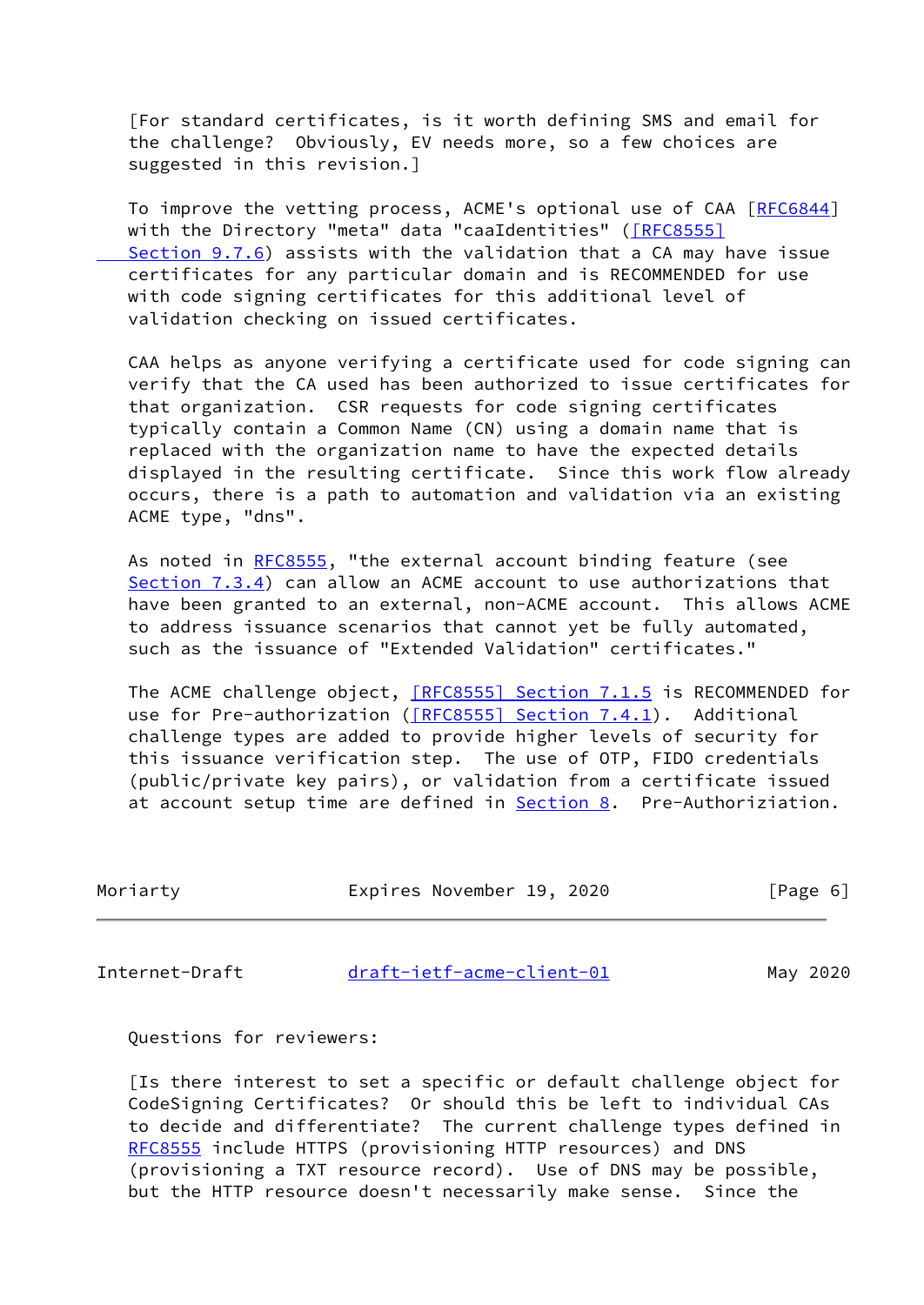process to retrieve an EV CodeSigning certificate usually requires proof of the organization and validation from one of 2 named administrators, some other challenge type like public/private key pairs or OTP may be needed as defined challenge types. An organization may want to tie this contact to a role rather than a person and that consideration should be made in the design as well as implementation by organizations.]

 ACME provides an option for notification of the operator via email or SMS upon issuance/renewal of a certificate after the domain has been validated as owned by the requestor. This option is RECOMMENDED due to the security considerations of code signing certificates as a way to limit or reduce the possibility of a third party gaining access to a code signing certificate inappropriately. Development of additional challenge types is included in this document to support this for pre-authorization, which would better match the security considerations for this certificate type. Additional types may be added if agreed upon by the working group.

 Since DNS is used to identify the organization in the request, the identifier "type" ( $[RECS555]$  Section 7.4) is set to dns, not requiring any additions to the ACME protocol for this type of certificate. The distinction lies in the CSR, where the values are set to request a CodeSigning certificate for a client certificate. [Question: Is it helpful to define an identifier for the administrator or for the developer to distinguish the certificate type in ACME and not just the CSR?]

 KeyUsage (DigitalSignature) and ExtendedKeyUsage (CodeSigning) in the CSR MUST be set to the correct values for the CA to see the request is for a Code Signing certificate. The Enhanced Key Usage SHOULD be set to show this is a client certificate., using OID "1.3.6.1.5.5.7.3.2". The CN MUST be set to the expected registered domain with the CA account.

 An advantage of ACME is the ability to automate rollover to allow for easy management of short expiry times on certificates. The lifetime of CodeSigning certificates is typically a year or two, but automation could allow for shorter expiry times becoming feasible. However, lifetimes are less of an issue for code signing certificates

| Moriarty | Expires November 19, 2020 |  | [Page 7] |
|----------|---------------------------|--|----------|
|          |                           |  |          |

<span id="page-7-0"></span>Internet-Draft [draft-ietf-acme-client-01](https://datatracker.ietf.org/doc/pdf/draft-ietf-acme-client-01) May 2020

than other certificate types. however there is a legitmate case for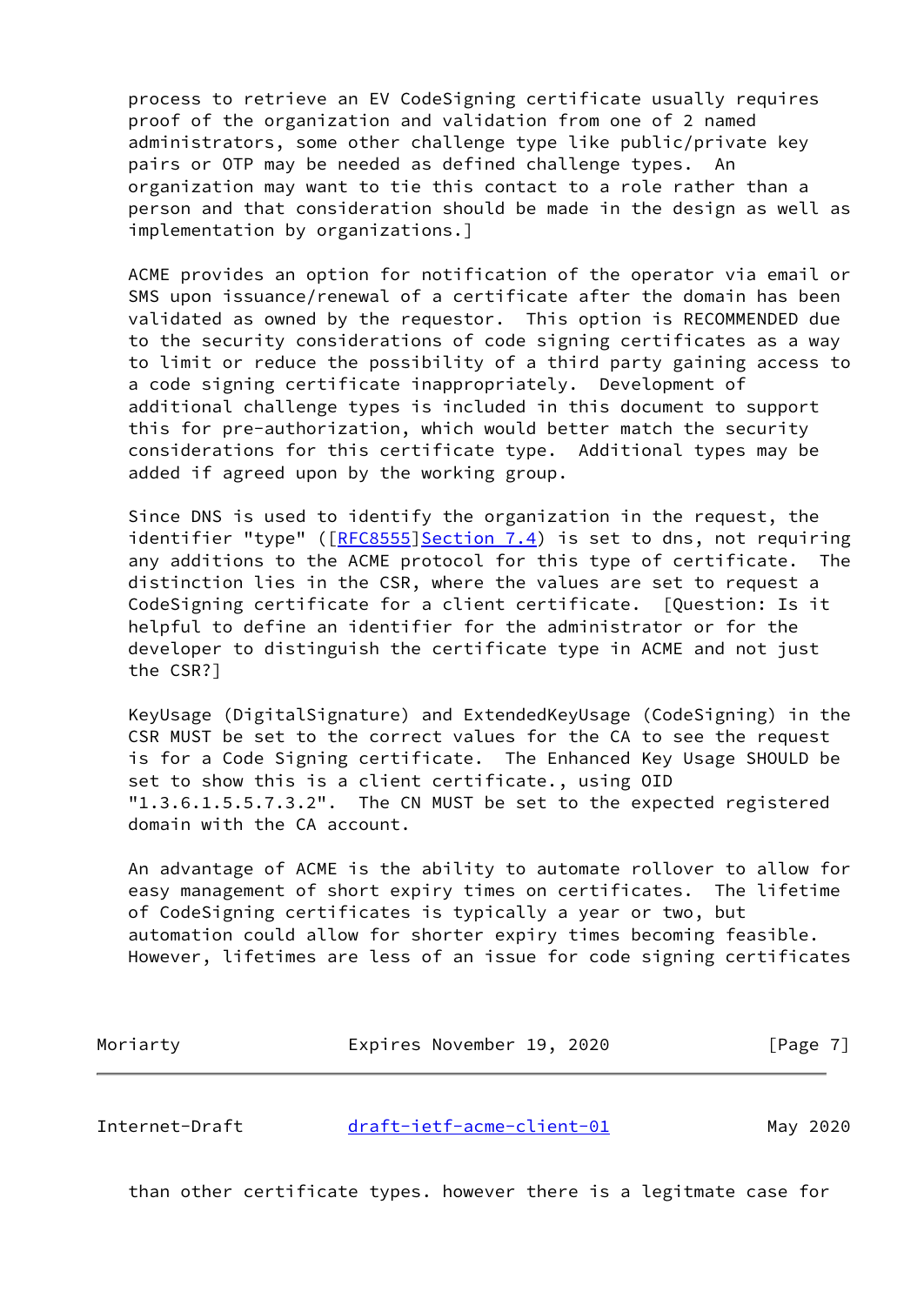"one signature per certificate." Automation might be helpful in this case if patches or software updates were frequent or to minimize the knowledge needed for the organization using this method.

 Automation of storage to an HSM, which typically requires authentication is intentionally left out-of-scope.

# <span id="page-8-0"></span>[5](#page-8-0). Pre-authorization

 Additional challenge types are defined here for the verification of administrators at an organization requesting CodeSigning certificates. SMS and email are listed as possible in [RFC8555](https://datatracker.ietf.org/doc/pdf/rfc8555) and may be used singularly or in combination as the ACME protocol allows for multiple pre-authorization challenges to be issued. Additional pre-authorization types are defined that provide a higher level of assurance to authorize a request.

# <span id="page-8-1"></span>[6](#page-8-1). Challenge Types

 The challenge types defined in the following subsections are to authenticate individuals or holders of specific pre-issued credentials (users acting in roles for an organization). The challenge types can be used to obtain end user certificate types or as a pre-authorization challenges with certificate types such as the Code Signing Certificate. Please note that the pre-authorization challenge is also coupled with the account certificate in ACME for verification. The process for obtaining EV Code Signing Certificates typically requires authorization from one or more individuals in a role for the organization. The use of pre-issued secure credentials, at an assurance level appropriate for the certificate type being issued, provides a way to automate the issuance and renewal process.

### <span id="page-8-2"></span>[6.1](#page-8-2). One Time Password (OTP)

 There are numerous one time password technologies with slight variations between implementations. The response to the challenge is entered in the provided URL, offering flexibility to those using this challenge type to acomodate the specific requirements of their solution. Looking at 2 OTP solutions, the challenge response is provided via a tool or app without any user interaction of information required from the server to generate the challenge. The 2 solutions that operate in this manner include SecureID and Duo Security. If a challenge is required to generate the response to be provided in the URL, the token can supply the challenge.

type (required, string): The string "otp-01".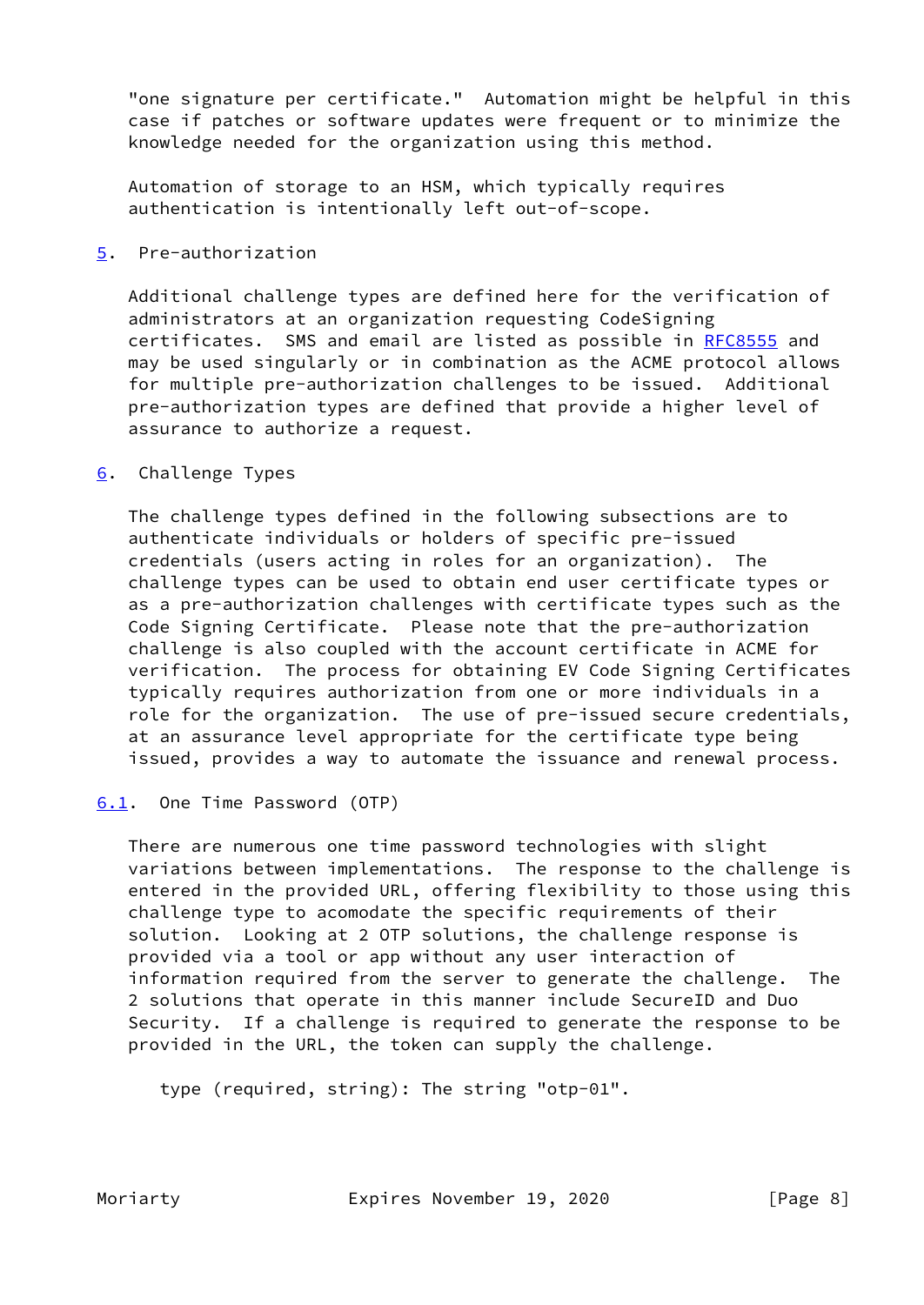<span id="page-9-1"></span> token (required, string): A random value that uniquely identifies the challenge. OTP types and input vary between technologies. The token value will match the type expected for the pre-issued OTP credential. The user will be able to supply a response in the provided URL from this challenge. It MUST NOT contain any characters outside the base64url alphabet and MUST NOT include base64 padding characters ("=").

```
 {
  "type": "otp-01",
  "url": "https://example.com/acme/chall/WrV_H87EyD3",
  "status": "pending",
  "token": "challenge"
}
```
<span id="page-9-0"></span>[6.1.1](#page-9-0). HMAC-Based One-Time Password (HOTP)

HOTP([\[RFC4226](https://datatracker.ietf.org/doc/pdf/rfc4226)]) describes an algorithm for the generation of timebased password values.

type (required, string): The string "hotp-01".

 token (required, string): The HOTP value. This SHOULD be the 6 digit representation.

```
 {
  "type": "hotp-01",
  "url": "https://example.com/acme/chall/WrV_H87EyD3",
  "status": "pending",
  "token": "123456"
}
```
<span id="page-9-2"></span>[6.1.2](#page-9-2). Time-Based One-Time Password (TOTP)

 TOTP([\[RFC6238](https://datatracker.ietf.org/doc/pdf/rfc6238)]) describes an algorithm for the generation of time based password values, an extension from HOTP.

type (required, string): The string "totp-01".

 token (required, string): The TOTP value. This SHOULD be the 6 digit representation.

```
 {
  "type": "totp-01",
  "url": "https://example.com/acme/chall/WrV_H87EyD3",
  "status": "pending",
```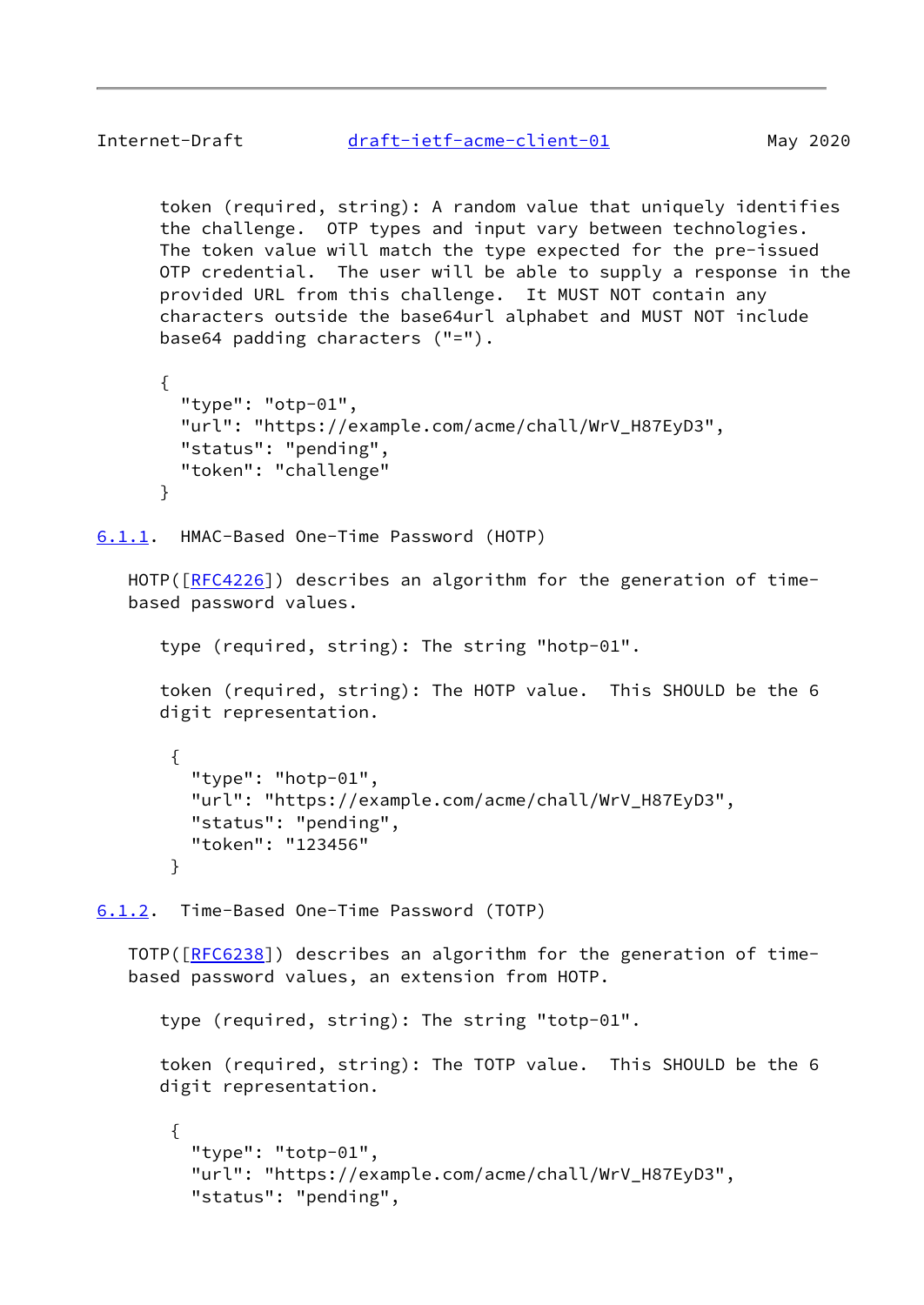```
 "token": "123456"
}
```
Moriarty **Expires November 19, 2020** [Page 9]

# <span id="page-10-1"></span>Internet-Draft [draft-ietf-acme-client-01](https://datatracker.ietf.org/doc/pdf/draft-ietf-acme-client-01) May 2020

<span id="page-10-0"></span>[6.1.3](#page-10-0). Generic One Time Password (OTP)

 There are numerous other one time password technologies with slight variations between implementations. The response to the challenge is entered in the provided URL, offering flexibility to those using this challenge type to acomodate the specific requirements of their solution. Looking at 2 OTP solutions, the challenge response is provided via a tool or app without any user interaction of information required from the server to generate the challenge. The 2 solutions that operate in this manner include SecureID and Duo Security. If a challenge is required to generate the response to be provided in the URL, the token can supply the challenge.

type (required, string): The string "otp-01".

 token (required, string): A random value that uniquely identifies the challenge. OTP types and input vary between technologies. The token value will match the type expected for the pre-issued OTP credential. The user will be able to supply a response in the provided URL from this challenge. It MUST NOT contain any characters outside the base64url alphabet and MUST NOT include base64 padding characters ("=").

```
 {
  "type": "otp-01",
  "url": "https://example.com/acme/chall/WrV_H87EyD3",
  "status": "pending",
  "token": "challenge"
}
```
# <span id="page-10-2"></span>[6.2](#page-10-2). Public Key Cryptography

 Certificates may be pre-issued and stored according to assurance level requirements for the purpose of identifying a user's identity. If a higher assurance level is needed for a user serving in a specific role or for that individual, it is possible for identity proofing to occur in person using identifiers acceptable for the specified process and the private key stored appropriately for the required assurance level. PKCS#11 software or hardware tokens are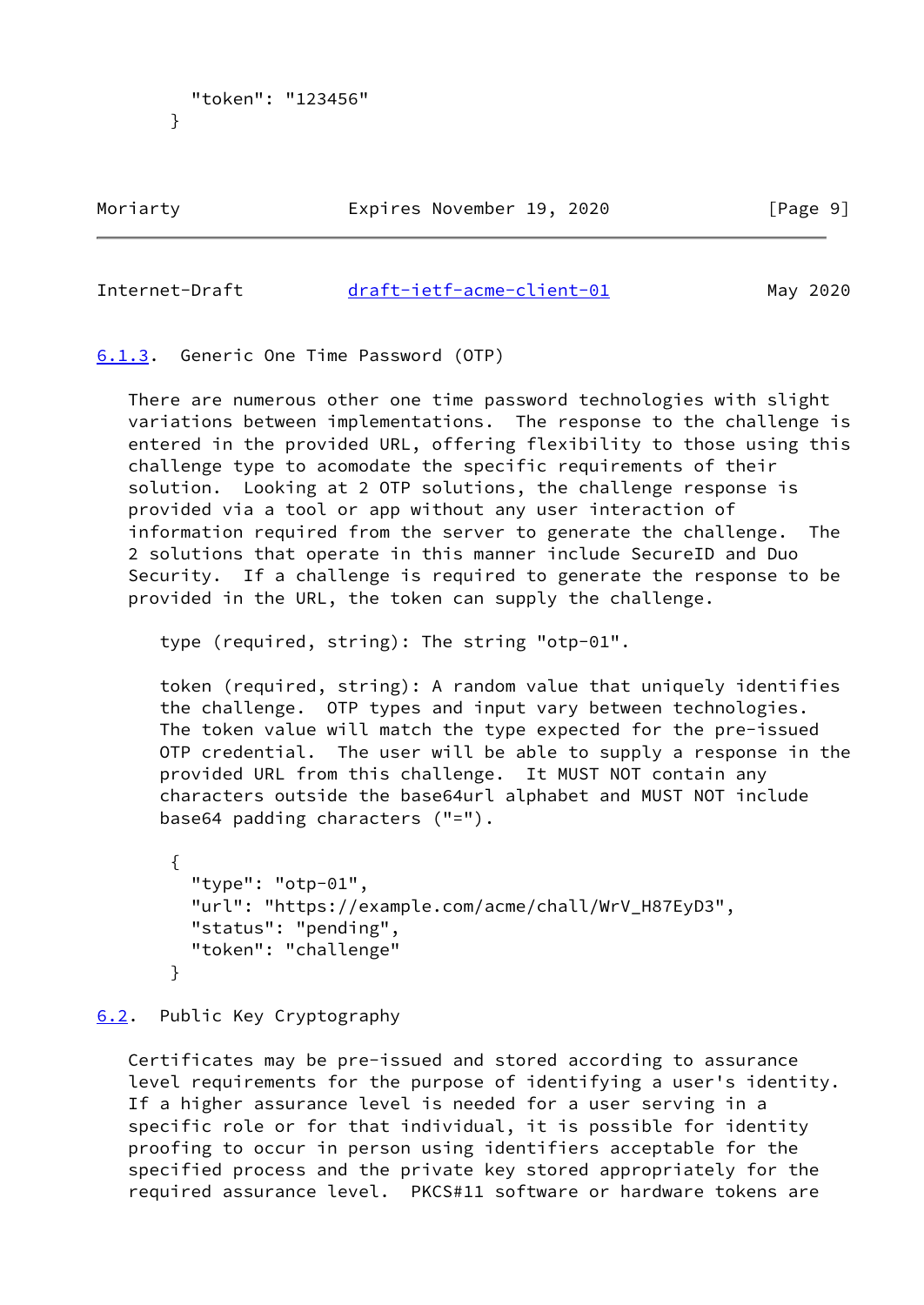both possible options. This model assumes that there may be multiple authorized users with different certificates that can be used for the authorization or pre-authentication challenge. As such, the user first provides the digital signature, so the account management can determine if one of the acceptable certificates was used to digitally sign the token.

type (required, string): The string "cert-01".

Moriarty **Expires November 19, 2020** [Page 10]

<span id="page-11-1"></span>Internet-Draft [draft-ietf-acme-client-01](https://datatracker.ietf.org/doc/pdf/draft-ietf-acme-client-01) May 2020

 token (required, string): A random value that uniquely identifies the challenge. The token for a certificate authentication challenge includes a value for the recipeint to digitally sign using their private key and post to the provided URL. The ACME server then uses the digitally signed content to verify that the challenge was signed using authorized credentials (certificate issued and authorized for this challenge type). It MUST NOT contain any characters outside the base64url alphabet and MUST NOT include base64 padding characters ("=").

 { "type": "cert-01", "url": "https://example.com/acme/chall/WrV\_H87EyD3", "status": "pending", "token": "Some challenge to digitally sign" }

<span id="page-11-0"></span>[6.3](#page-11-0). WebAuthn or Public/Private Key Pairs

 W3C's WebAuthn uses raw public/private key pairs that are issued specific to a service. If WebAuthn or public/private key pairs (PPKP) are selected as the challenge type, the account and credential issuance will have to occur prior to use of this challenge type. The WebAuthn or public/private key pair credentials would be specific to the certificate management account and would be created by the client, then registered with the service as occurs with normal WebAuthn regisration of credentials. As with normal WebAuthn and public/private key pairs, the token or challenge is digitally signed to prove possession of the private key.

type (required, string): The string "ppkp-01".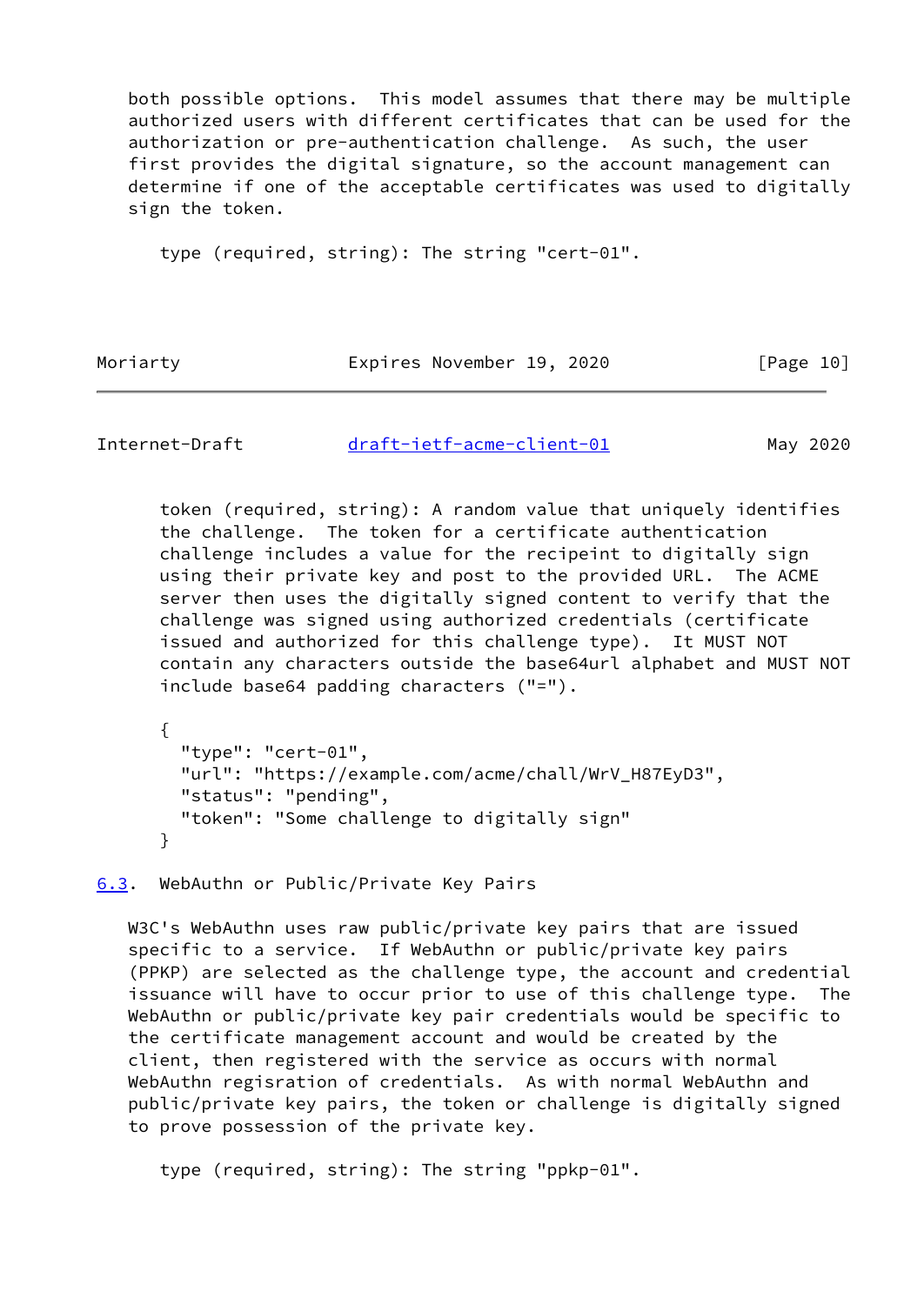token (required, string): A random value that uniquely identifies the challenge. This challenge will operate much in the same way as the certificate challenge as the operations are largely the same. The user will be able to supply a response in the provided URL from this challenge. It MUST NOT contain any characters outside the base64url alphabet and MUST NOT include base64 padding characters ("=").

```
 {
  "type": "ppkp-01",
  "url": "https://example.com/acme/chall/WrV_H87EyD3",
  "status": "pending",
  "token": "Some challenge to sign"
}
```
Moriarty **Expires November 19, 2020** [Page 11]

<span id="page-12-1"></span>Internet-Draft [draft-ietf-acme-client-01](https://datatracker.ietf.org/doc/pdf/draft-ietf-acme-client-01) May 2020

<span id="page-12-0"></span>[7](#page-12-0). Security Considerations

 This will likely be full of considerations and is TBD for this revision until challenge types are settled.

<span id="page-12-2"></span>[8](#page-12-2). IANA Considerations

This memo includes no request to IANA, yet.

<span id="page-12-3"></span>[9](#page-12-3). Contributors

 Thank you to reviewers and contributors who helped to improve this document. Thank you to Thomas Peterson who added the one-time password types, HOTP and TOTP. Thank you to Tim Hollebeek for your early review and added text specific to EV certificate issuance and one time use code signing certificates. Thank you to Andrei Popov and Deb Cooley for your reviews and suggestions made in -04.

<span id="page-12-4"></span>[10.](#page-12-4) References

<span id="page-12-5"></span>[10.1](#page-12-5). Normative References

 [RFC2119] Bradner, S., "Key words for use in RFCs to Indicate Requirement Levels", [BCP 14](https://datatracker.ietf.org/doc/pdf/bcp14), [RFC 2119](https://datatracker.ietf.org/doc/pdf/rfc2119), DOI 10.17487/RFC2119, March 1997,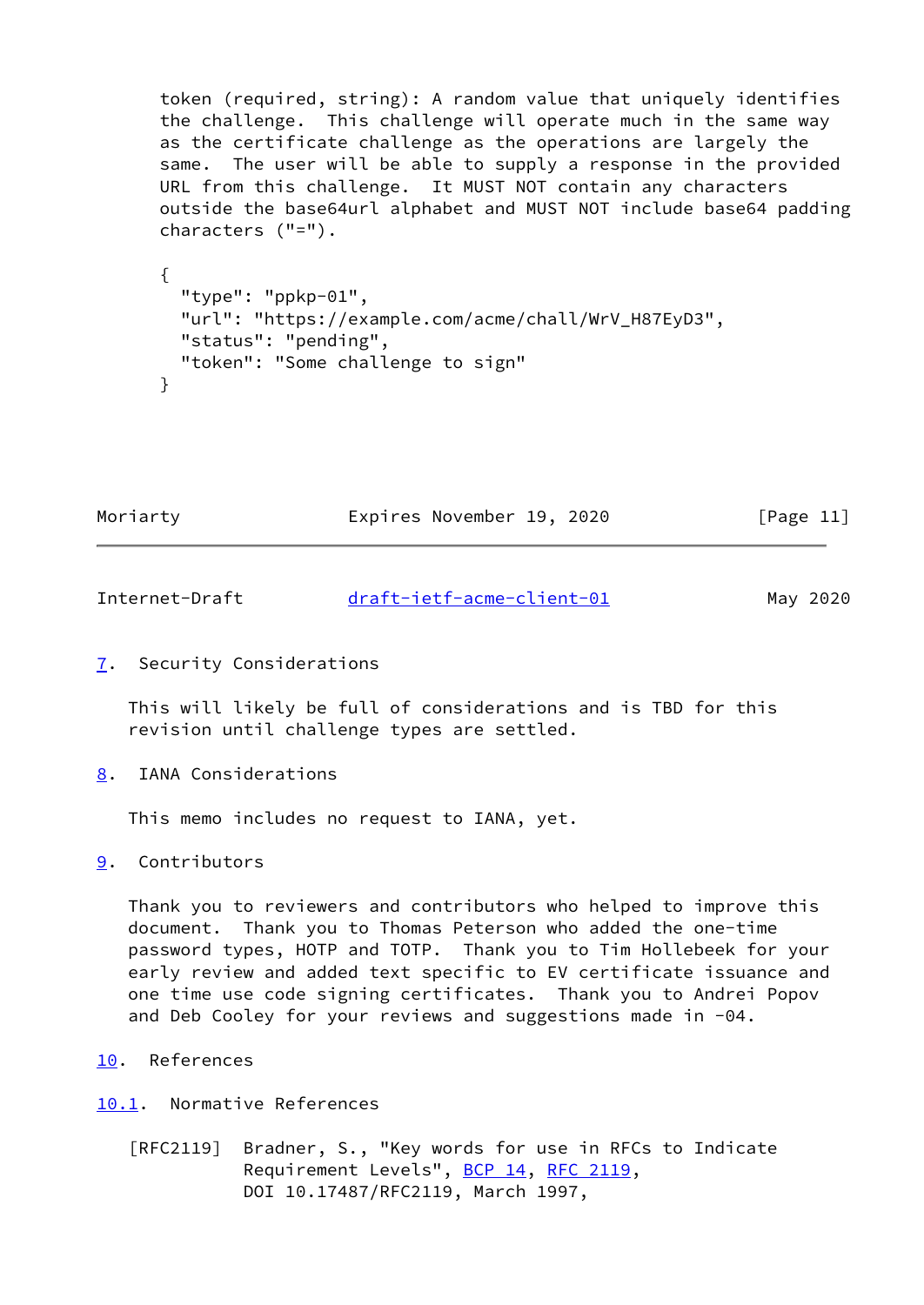<[https://www.rfc-editor.org/info/rfc2119>](https://www.rfc-editor.org/info/rfc2119).

- [RFC4226] M'Raihi, D., Bellare, M., Hoornaert, F., Naccache, D., and O. Ranen, "HOTP: An HMAC-Based One-Time Password Algorithm", [RFC 4226,](https://datatracker.ietf.org/doc/pdf/rfc4226) DOI 10.17487/RFC4226, December 2005, <[https://www.rfc-editor.org/info/rfc4226>](https://www.rfc-editor.org/info/rfc4226).
- [RFC6238] M'Raihi, D., Machani, S., Pei, M., and J. Rydell, "TOTP: Time-Based One-Time Password Algorithm", [RFC 6238,](https://datatracker.ietf.org/doc/pdf/rfc6238) DOI 10.17487/RFC6238, May 2011, <[https://www.rfc-editor.org/info/rfc6238>](https://www.rfc-editor.org/info/rfc6238).
- [RFC8174] Leiba, B., "Ambiguity of Uppercase vs Lowercase in [RFC](https://datatracker.ietf.org/doc/pdf/rfc2119) [2119](https://datatracker.ietf.org/doc/pdf/rfc2119) Key Words", [BCP 14](https://datatracker.ietf.org/doc/pdf/bcp14), [RFC 8174,](https://datatracker.ietf.org/doc/pdf/rfc8174) DOI 10.17487/RFC8174, May 2017, [<https://www.rfc-editor.org/info/rfc8174](https://www.rfc-editor.org/info/rfc8174)>.
- [RFC8555] Barnes, R., Hoffman-Andrews, J., McCarney, D., and J. Kasten, "Automatic Certificate Management Environment (ACME)", [RFC 8555,](https://datatracker.ietf.org/doc/pdf/rfc8555) DOI 10.17487/RFC8555, March 2019, <[https://www.rfc-editor.org/info/rfc8555>](https://www.rfc-editor.org/info/rfc8555).

| Moriarty | Expires November 19, 2020 | [Page 12] |
|----------|---------------------------|-----------|
|          |                           |           |

<span id="page-13-1"></span>Internet-Draft [draft-ietf-acme-client-01](https://datatracker.ietf.org/doc/pdf/draft-ietf-acme-client-01) May 2020

- <span id="page-13-0"></span>[10.2](#page-13-0). Informative References
	- [I-D.ietf-acme-ip]

 Shoemaker, R., "ACME IP Identifier Validation Extension", [draft-ietf-acme-ip-08](https://datatracker.ietf.org/doc/pdf/draft-ietf-acme-ip-08) (work in progress), October 2019.

# <span id="page-13-2"></span>[10.3](#page-13-2). URL References

<span id="page-13-3"></span>[NIST800-63A]

 US National Institute of Standards and Technology, "https://nvlpubs.nist.gov/nistpubs/SpecialPublications/ NIST.SP.800-63a.pdf".

#### <span id="page-13-4"></span>[NIST800-63C]

 US National Institute of Standards and Technology, "https://nvlpubs.nist.gov/nistpubs/SpecialPublications/ NIST.SP.800-63c.pdf".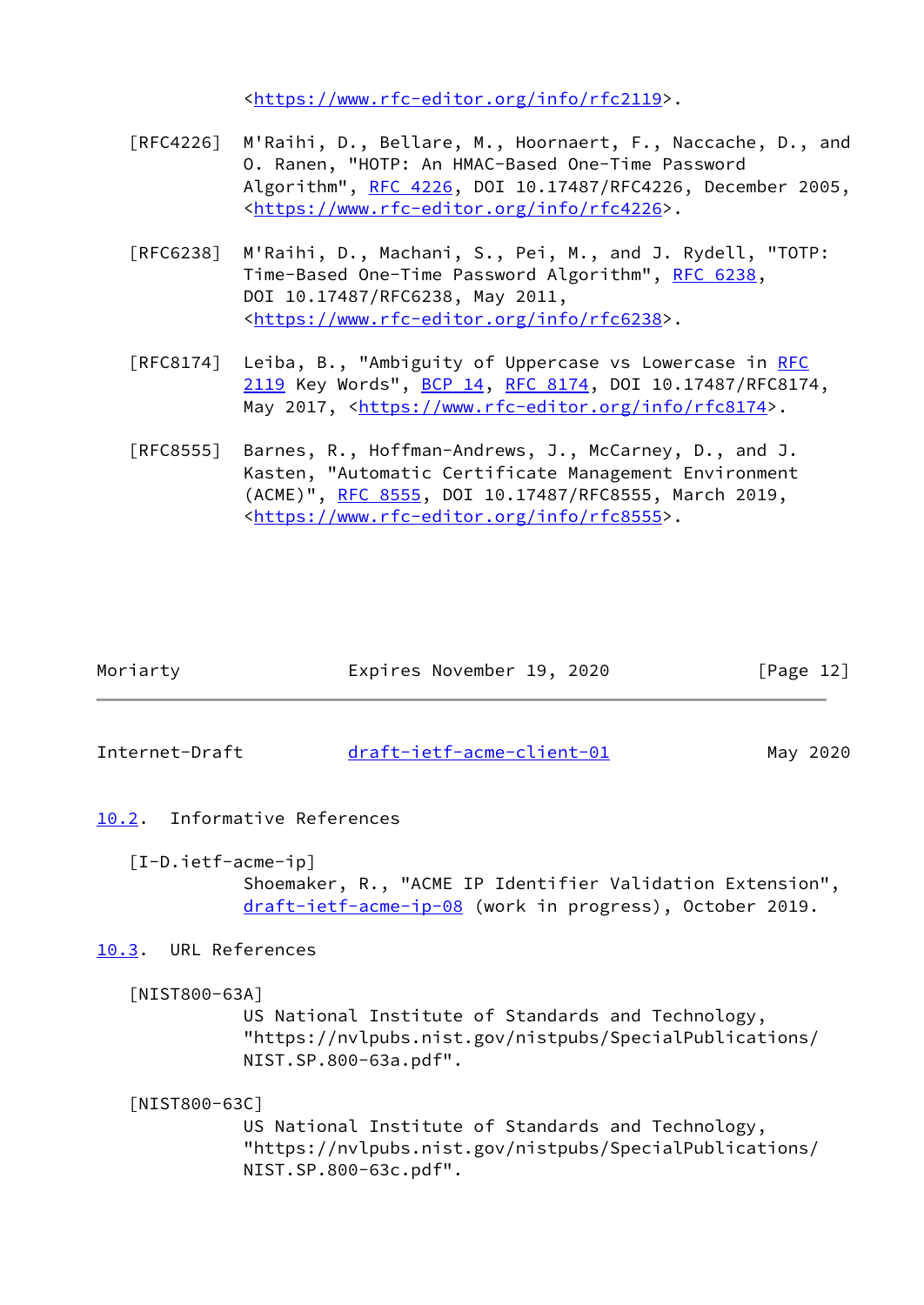<span id="page-14-3"></span>[NIST800-63r3]

 US National Institute of Standards and Technology, "https://nvlpubs.nist.gov/nistpubs/SpecialPublications/ NIST.SP.800-63-3.pdf".

Moriarty **Expires November 19, 2020** [Page 13]

<span id="page-14-1"></span>Internet-Draft [draft-ietf-acme-client-01](https://datatracker.ietf.org/doc/pdf/draft-ietf-acme-client-01) May 2020

<span id="page-14-0"></span>[Appendix A.](#page-14-0) Change Log

 Note to RFC Editor: if this document does not obsolete an existing RFC, please remove this appendix before publication as an RFC.

 02 draft added subsections contributed from Thomas Peterson on HOTP and TOTP.

<span id="page-14-2"></span>[Appendix B.](#page-14-2) Open Issues

Note to RFC Editor: please remove this appendix before publication as